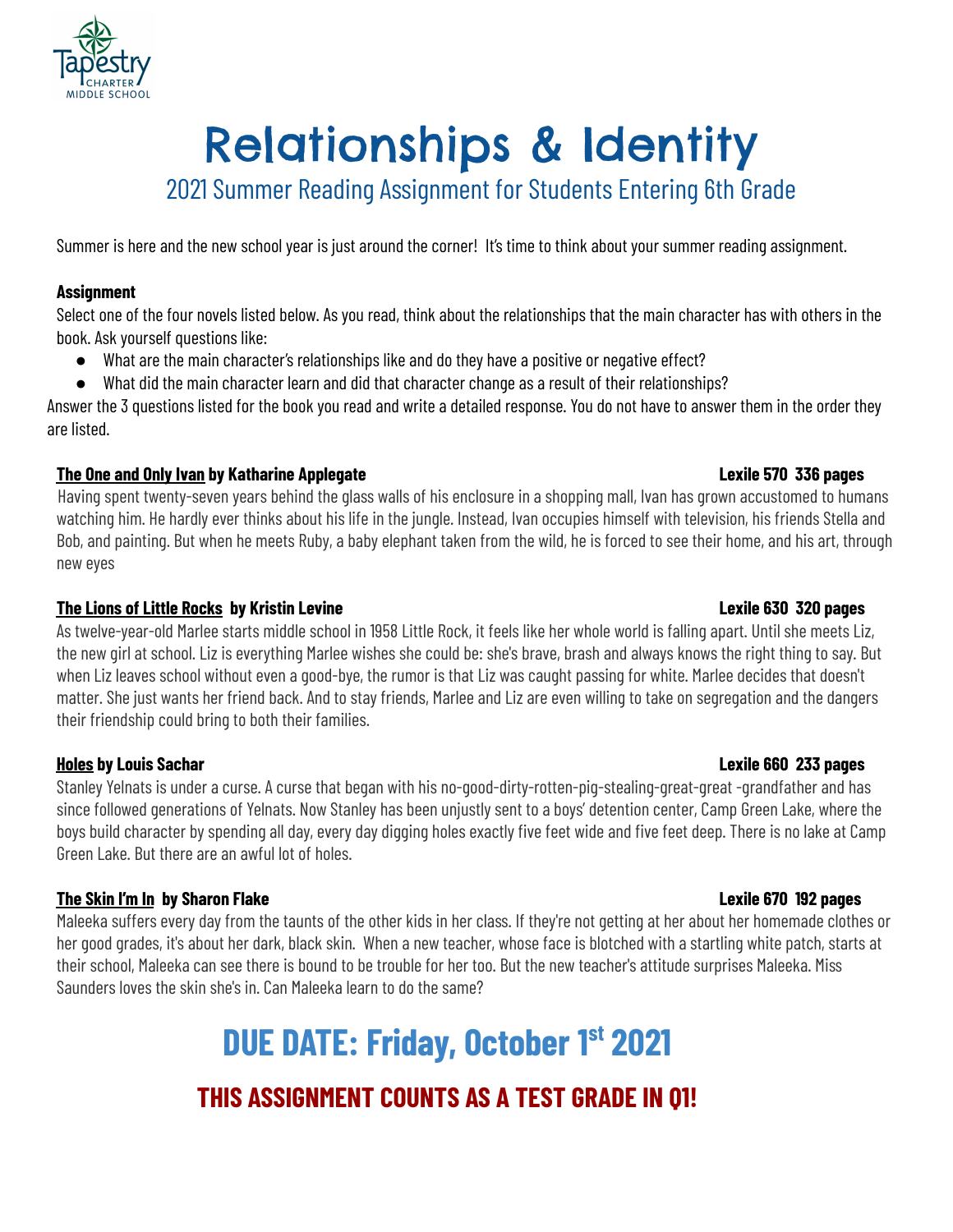#### **Guidelines**

- 1. You must answer all three questions listed for your book.
- 2. Each answer must be at least 50 words in length, written neatly and in complete sentences.
- 3. The response cannot present a simple summary of the passage or chapter.

care more about being popular than sticking up for a friend in need.

- 4. The answer must make it clear that you read the book. That means that you should include textual evidence (specific details or descriptions) and page numbers to back up what you said.
- 5. Each entry should begin on a new page and be clearly labeled with the book title and question number at the top. You may rewrite the question at the top of the page if you choose.
- 6. You are encouraged to use this packet for the assignment, but you may use a notebook, lined paper, or a Google document as well. You will find an example of an answer below.

### **Example**

### Note: The novel Wonder is NOT a summer reading choice, but it is used below to show the length and depth of **writing that is expected with this assignment.**

Book: Wonder by R.J. Palacio Question 1

Is Jack or Summer a better friend to Auggie?

Summer is a better friend to Auggie than Jack because she was more loyal to Auggie. Summer was there for Auggie even during challenging times. For example, on the first day of school Summer sat with Auggie when the other kids refused to. Summer always stood up for Auggie when other kids made fun of him or asked her why she was friends with him. Unlike Summer, Jack was not always loyal to Auggie. Even though Jack and Auggie were friends at the start of the story, Jack made fun of Auggie so he could fit in with Julian and his friends. Auggie overheard Jack telling Julian that he would "kill himself" if he looked like Auggie. When Auggie overheard him, his feelings were hurt. Later, Jack apologized to Auggie and Auggie forgave him. A good friend is someone who stands up for you no matter what. Summer really cared about Auggie's feelings and made a point to be there for him in good times and bad times. On the other hand, Jack seemed to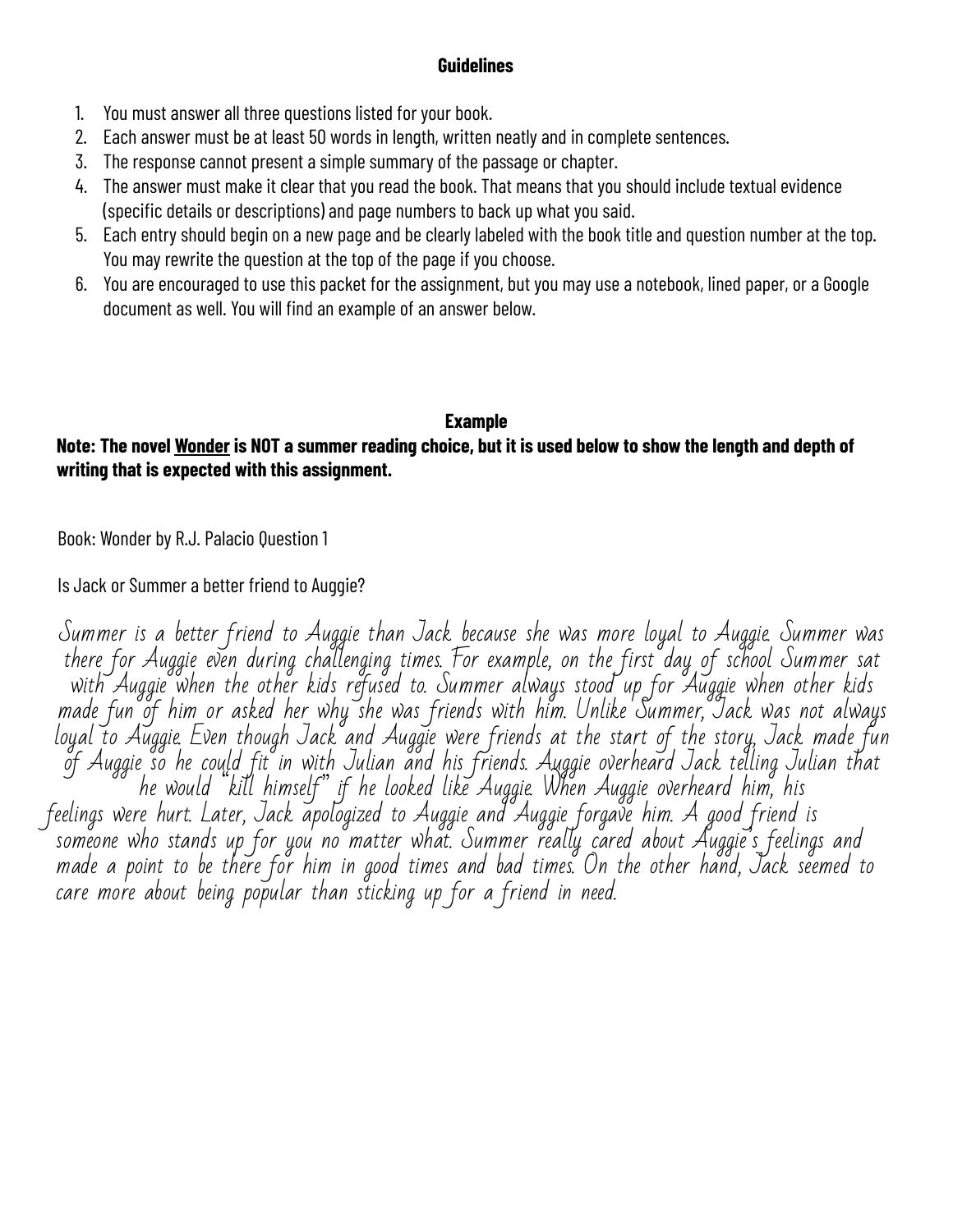## **Questions to Answer**

#### **The One and Only Ivan by Katharine Applegate**

- 1. What are the characteristics of Stella and Bob that make Ivan call them his best friends? Why is each of them important to Ivan?
- 2. What do Ivan and Stella have in common? How are they alike and how are they different?
- 3. Describe the special Bond between Julia and Ivan. Why is she different from all of the other children who come to see his shows?

#### **The Lions of Little Rocks Lexile by Kristin Levine**

- 1. Describe Marlee's family at the start of the story. Do you think they are a strong family unit? How do the opposing viewpoints regarding the issue of integration\* impact their relationship?
- 2. How does time spent working to develop her friendship with Liz help Marlee to better understand herself?
- 3. Using the phrase, "In this story, belonging means...", discuss the issue of belonging in The Lions of Little Rock. Explain your thinking about what it means to belong.

\*integration: to end a policy that keeps people of different races apart in (a place, such as a school)

#### **Holes by Louis Sachar**

- 1. At home, Stanley did not have friends. But at Camp Green Lake, he forms a special friendship with Zero. How did Zero and Stanley prove their friendship to each other? In what way does Zero fill a hole in Stanley's life?
- 2. How is Stanley's friendship with Zero similar to Kate Barlow's friendship with Sam? In each case why don't people approve of the friendship?
- 3. Why do you think Stanley starts to call Zero by his real name, Hector?

#### **The Skin I'm In by Sharon Draper**

- 1. Why does Maleeka decide to vandalize Miss Saunders' classroom, and act against her conscience and better judgement? What alternatives does Maleeka have in this situation?
- 2. Why do you think Maleeka "changed her mind" about attending the better school? How do her feelings about her color and appearance play into this decision?
- 3. What do you think was the turning point for Maleeka? What brought her to the point where she felt that she deserved better than the bullying she had endured?